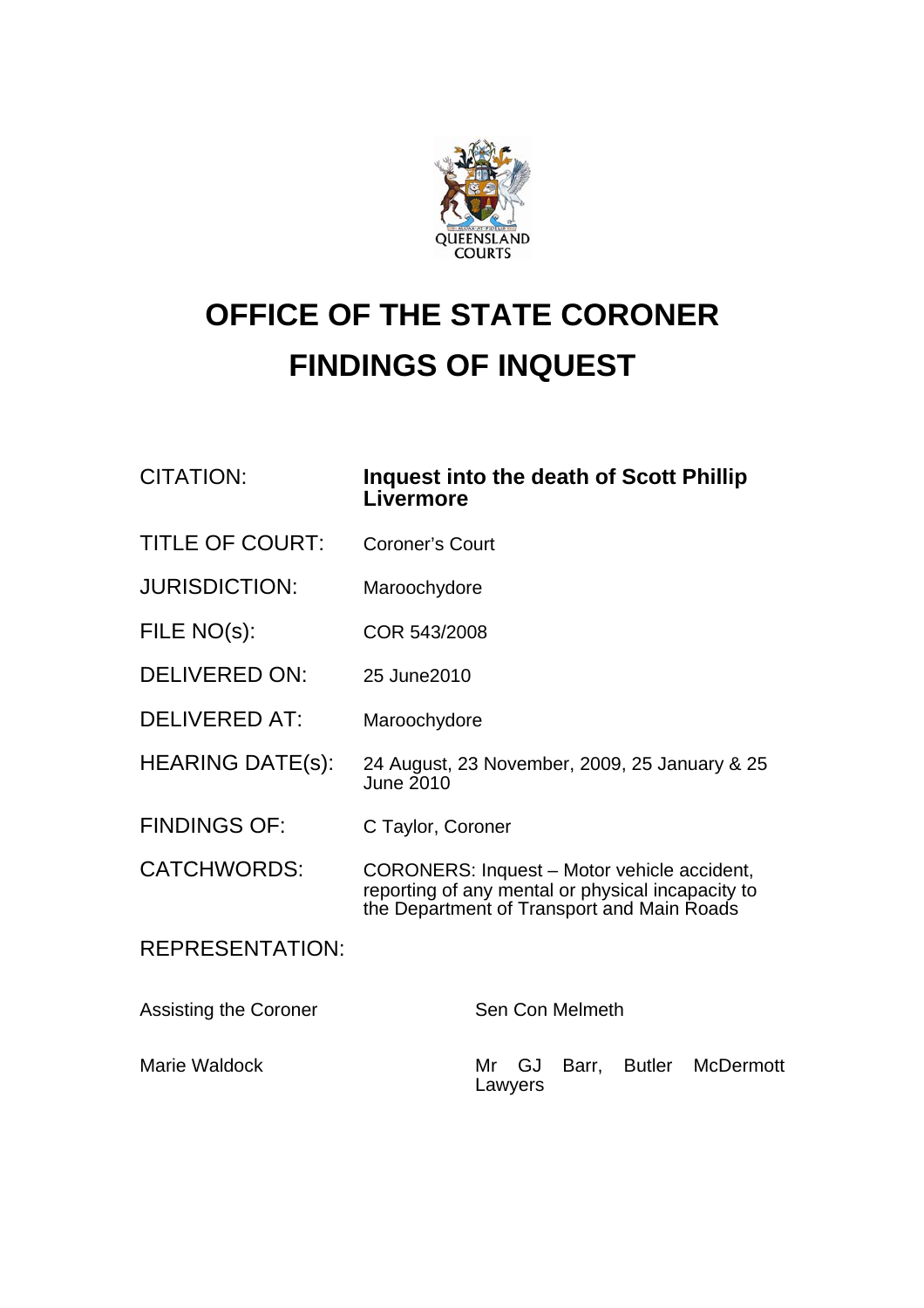I intend to deliver my findings in relation to this death in accordance with section 45 of the *Coroners Act 2003*.

I find on the evidence before me as follows:

(A) the name of the deceased person be Scott Phillip Livermore;

(B) the deceased person died as a result of injuries that he sustained when a silver 2002 Toyota Corolla hatchback registration number 252-IUF being driven by Maria Janelle Waldock, and in which he was a front passenger, collided head on with a concrete and steel reinforced 182 centimetre tall besser block front boundary fence situated at 97 Alfriston Drive, Buderim;

(C) that the deceased person died on the 29th of May 2008;

(D) the deceased person died at 97 Alfriston Drive, Buderim, in the State of Queensland;

(E) the cause of death as certified by Dr A Jeffries, pathologist, to be:

- 1(a) Multiple injuries
- 1(b) Motor vehicle accident (front seat passenger)

It should be said by way of background that in 1996 Ms Waldock, whilst in the United States of America suffered two convulsive seizures both on the same day and was prescribed Dilantin (Phenytoin) by doctors. However, at that time she was not formally diagnosed with epilepsy.

Some three weeks later she returned to Australia and saw a neurologist in New South Wales, namely Dr Kataka who practiced in Newcastle and her medication was changed to Tegretol, being a standard formulation of carbamazepine, which she took for a period of more than 12 months and during that time she had no further seizures.

Thus, after speaking with her neurologist she very gradually stopped taking that medication. Ms Waldock moved to Queensland in 2005 and more particularly to the Sunshine Coast.

On 27th of January 2006 she experienced another secondary generalised tonic-clonic seizure and in consequence on that day she consulted Dr Kleinig at Medicine on Second at Maroochydore whereupon he ordered pathology and diagnostic testing and on that particular occasion she was advised not to drive.

On the 2nd of February 2006 she was reviewed by Dr Kleinig and informed that the results of the testing that she had undergone were basically normal. However, she was referred to a neurologist, Dr Schapel and again Dr Kleinig advised her not to drive until she was seizure-free for at least six months.

Ms Waldock did not attend Dr Schapel's at that stage as she was of the view that the episodes she had previously experienced were due to stress, not epilepsy.

On the 2nd of June 2006 Ms Waldock experienced a further two secondary generalised tonic-clonic seizures and was taken by ambulance to the Nambour General Hospital. Consequently she again attended upon Dr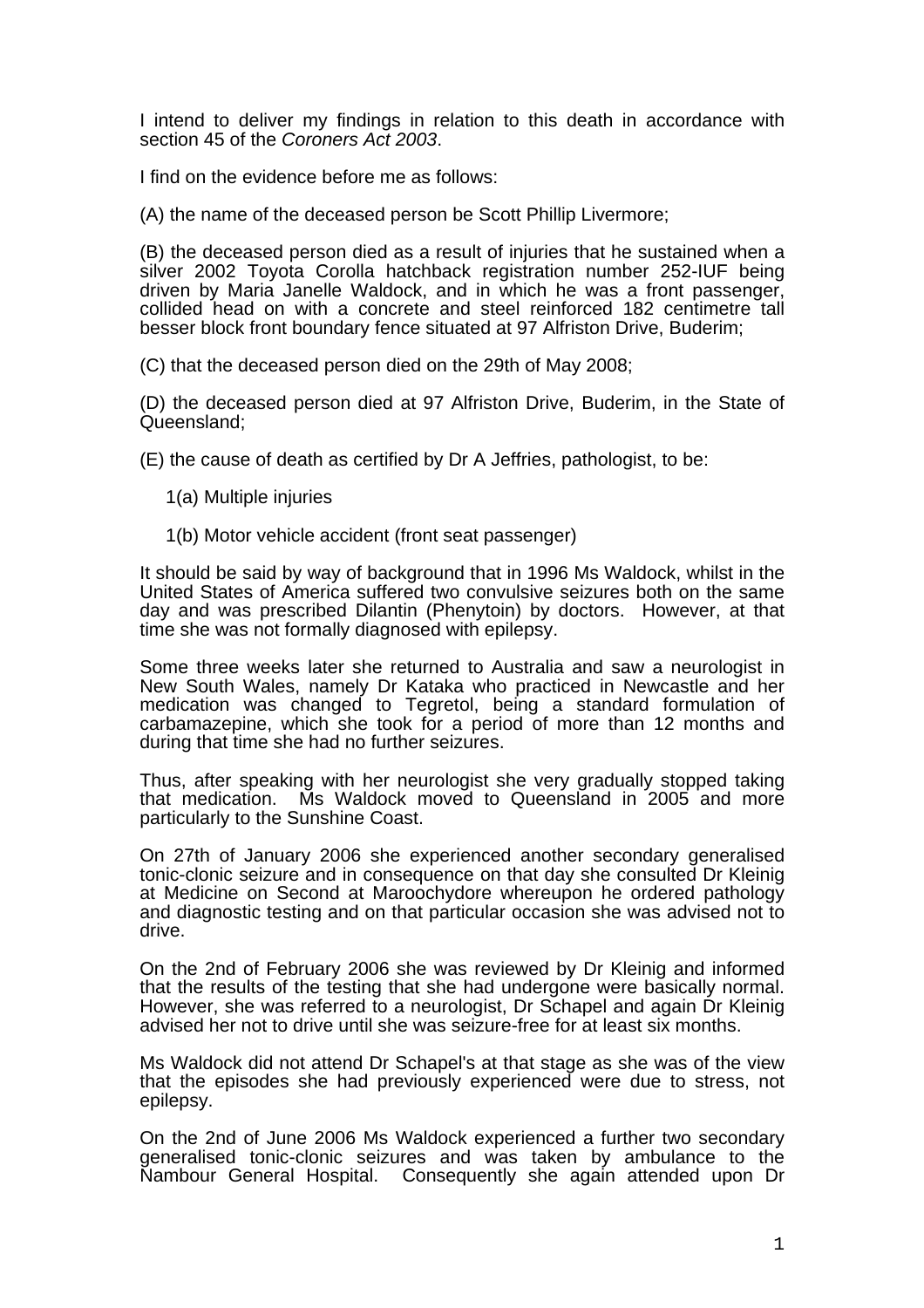Kleinig on 5 June 2006 and was given a second referral letter to Dr Schapel.

On 30 June 2006 she attended upon Dr Schapel for examination. Amongst other things Dr Schapel informed Ms Waldock that, based upon the history she and her friend Roslyn had provided, and having had two quite recent secondary generalised tonic-clonic seizures in the month of June 2006, that she had localisation-related epilepsy and further that she should not drive a motor vehicle for the time being.

Dr Schapel again saw Ms Waldock on 8 August 2006 as a result of her having a further secondary generalised tonic-clonic seizure whilst on a plane to Hawaii on 6 July 2006. On this occasion he personally witnessed Ms Waldock display seizure activity of some four minutes duration thus Dr Schapel ordered further blood tests and in addition he requested that Ms Waldock see him the following day.

Ms Waldock duly presented to Dr Schapel as requested on the following day that is 9 August 2006, where she was informed that the blood tests relevantly were normal. However, she was prescribed and commenced to take medication commonly referred to as "Keppra" in a dosage of 500 mg twice a day. Dr Schapel also informed her she should not drive a motor vehicle until she was free of episodes of clinical seizure activity associated with impairment and/or absence of awareness for at least three months.

Follow-up management of her epilepsy was again undertaken by Dr Schapel on 14 September 2006 whereby she informed him that she had not had any further episodes of clinical seizure activity associated with impairment and/or absence of awareness and she confirmed she was still taking her medication in the prescribed dosage and Dr Schapel again advised her she should not drive for the time being.

Dr Schapel was next to review Ms Waldock on 23 November 2006. In any event, Ms Waldock did not present to his practice until the 13th of February 2007. Once again, she informed Dr Schapel she had not had any recent episodes of clinical seizure particularly associated with impairment and/or absence of awareness and that she continued to take her prescribed medication.

As arranged Dr Schapel next saw Ms Waldock on 12 September 2007 where she confirmed she continued to take her medication and remain seizure-free. However, Dr Schapel did not at that time inform Ms Waldock she should not continue to drive.

Moving on now to the incident itself. At approximately 6.15am on 29 May 2008 Ms Waldock was driving her motor vehicle southbound on Gossamer Drive, Buderim whilst the deceased, being her boyfriend of some two months, was seated in the front passenger seat of her motor vehicle. Both Ms Waldock and the deceased were seat-belted.

Ms Waldock was being followed by Mr Aley in his motor vehicle as he was on his way to work. At this time it was cloudy and raining. Both vehicles in question had their headlights on and had travelled approximately 500 metres when they passed in a veering manner on to the right-hand side of the roadway as a Toyota Hiace van being driven by Mr Harriman was attempting to reverse out of the driveway at 26 Gossamer Drive, Buderim. At this stage both motor vehicles were travelling at a reasonably fast rate of speed, given the road conditions.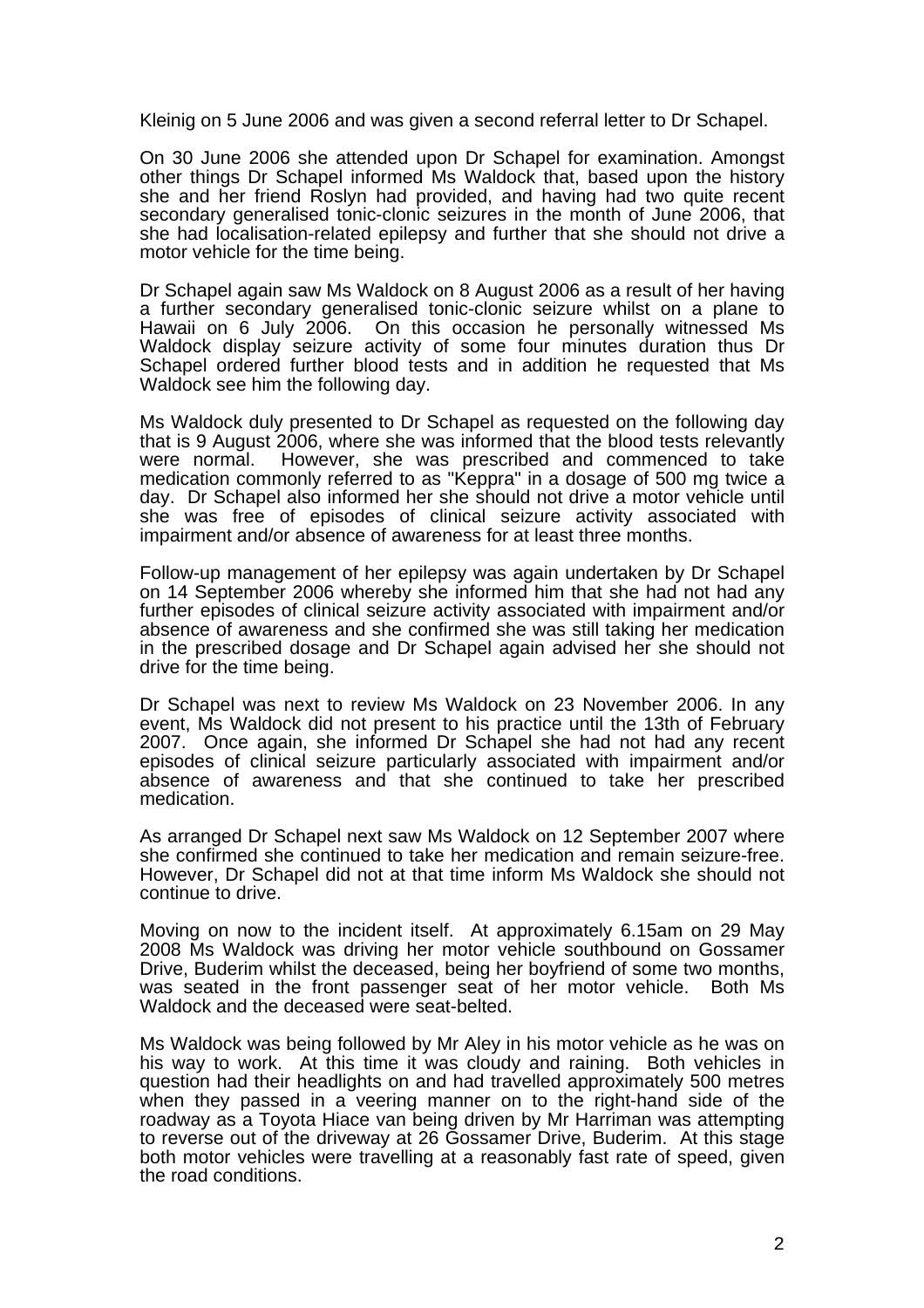It was at this location that Mr Aley observed Ms Waldock's vehicle accelerate at speed and it was at approximately this point that Ms Waldock experienced going into a "tunnel" sensation causing her to lose recognition of her surroundings and her motor vehicle to accelerate. Ms Waldock's vehicle has then travelled on and at a distance of approximately 24 metres from the Tintersection of Gossamer Drive and Alfriston Drive she has driven on to the grass footpath. Her vehicle has then started to slide out to the left. The vehicle has then failed to negotiate the right bend in the roadway and travelled in a straight line and in the process has continued across Alfriston Drive and on to the grass footpath and then collided with the relevant boundary fence.

In the result the deceased sustained head and chest injuries which were rapidly fatal. He was then conveyed to the Nambour General Hospital by the government undertaker where he was officially declared life extinct by Dr A Harris at 9.50am on that same day.

Ms Waldock was transported by ambulance to the Nambour General Hospital where she underwent medical treatment for three separate fractures and was hospitalised for seven weeks.

In any event, almost three months after the accident Ms Waldock was again reviewed by Dr Schapel. At that time she informed Dr Schapel that since her last visit to him on 12 September 2007 she had not experienced any episodes of clinical seizure activity particularly associated with impairment and/or absence of awareness. Ms Waldock also informed Dr Schapel that she could recall experiencing "something like being in a tunnel for one to two seconds" immediately prior to the accident in question which was a situation that she had never experienced before notwithstanding that she continued to take her medication as prescribed.

However, Dr Schapel was not convinced Ms Waldock at the relevant time had experienced an episode of clinical seizure activity associated with impairment and/or absence of awareness as there was no eye witness account of observable symptoms albeit that the "tunnel" experience, in Dr Schapel's opinion, can be a symptom associated with the simply partial seizure or alternatively could have been caused by stress, anxiety and agitation which were symptoms Ms Waldock displayed on a number of occasions when he examined her.

In any event, he did increase her dosage of Keppra to 500 mgs in the morning and 1000 mg at night as a cautionary measure.

On the 2nd of December 2008 Queensland Transport, or more particularly the Medical Condition Reporting Unit, issued a show cause notice to Ms Waldock which was based upon a report dated 20 November 2008 that had been received from Snr Const Knight of the Forensic Crash Unit, Coolum. The show cause notice proposed that Ms Waldock's drivers licence be cancelled from the 29th of December 2008 because she has a permanent or long term medical condition that is likely to adversely affect her ability to drive a motor vehicle safely and; further, that she suffered from a medical condition that caused a traffic accident on 29 May 2008.

The evidence discloses that Ms Waldock accepted the department's invitation to voluntarily surrender her drivers licence.

Now, it must be said at this stage that as a result of the tragic accident that led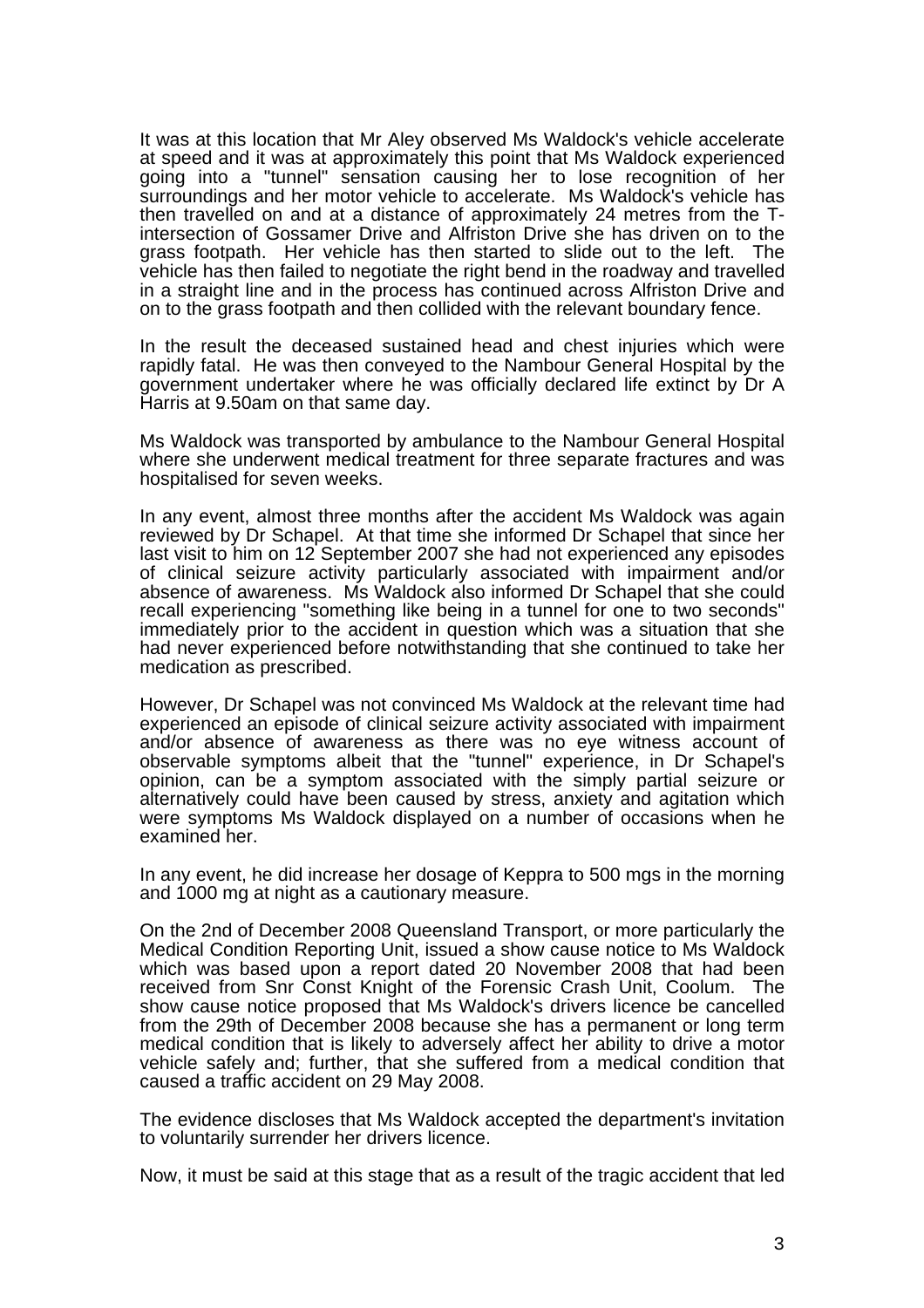to Mr Livermore's death on 29 May 2008, the focal point of this inquest, relates to investigating firstly, whether or not there are adequate procedures in place for the notification and/or reporting and assessment of the fitness of a driver of a private motor vehicle with a relevant medical condition to the appropriate driver licence authority, in this case being the Department of Transport and Main Roads. Secondly, whether or not any further procedures that should be put in place, that could have prevented the death or could reduce the likelihood of a death occurring in similar circumstances.

Contextually I have heard evidence from Mr Michael John Skinner, the senior manager of transport policy attached to the Department of Land, Transport and Safety, who is tasked, along with other members of his team, of approximately 25, to look after driver licensing, road rules policy and legislation. Mr Skinner's evidence discloses, amongst other things, that medical condition reporting legislation was introduced in Queensland on the 1st of March 2006 and named "Jet's Law" in recognition of Jet Rowland, a little 22 month old boy who was killed in 2004 when a driver with epilepsy crashed into the car in which he was a passenger.

Under the relevant law, Queensland driver licence holders must promptly report to the Department of Transport and Main Roads any mental or physical incapacity (a medical Condition) that is likely to adversely affect their ability to drive.

In July 2009 Mr Skinner's department introduced a voluntary "medical condition reporting receipt notification" process after consultation and agreement with the Australian Medical Association (Qld) and Queensland Health professionals for the purposes of assisting doctors to identify and manage patients that have been assessed as not being fit to drive (see Exhibit 2).

During the course of the consultation process with the department the Australian Medical Association, Queensland Branch raised what I think seemed, in certain respects to Mr Skinner, to be a legitimate concern with the issue of mandatory reporting requirements for medical practitioners as it was their view there was potential for a breakdown in the doctor/patient relationship, that is that patients, especially those who are commercial drivers dependant upon having a driver's licence to earn a living, may choose not to see a doctor at all thus preventing themselves from being appropriately diagnosed and treated for their medical condition.

Snr Const Knight from the Coolum Forensic Crash Unit also accepted that the AMA concern was soundly based. Mr Skinner also went on to say that since the receipt notification system was introduced in Queensland there had been for the months of July, August, September 2009 approximately 160 notifications in each of those months by health professionals and further, that to his knowledge mandatory or compulsory reporting didn't have the support of the department.

In September 2003 Austreads who, along with the National Transport Commission, actually opposed compulsory reporting published with the approval of the Australian Transport Council and the endorsement of all Australian driver licence authorities' guidelines for medical standards for licensing and clinical management for health professionals in Australia.

The publication is entitled "Assessing Fitness to Drive" and the setting of the relevant standards involved extensive consultation across a wide range of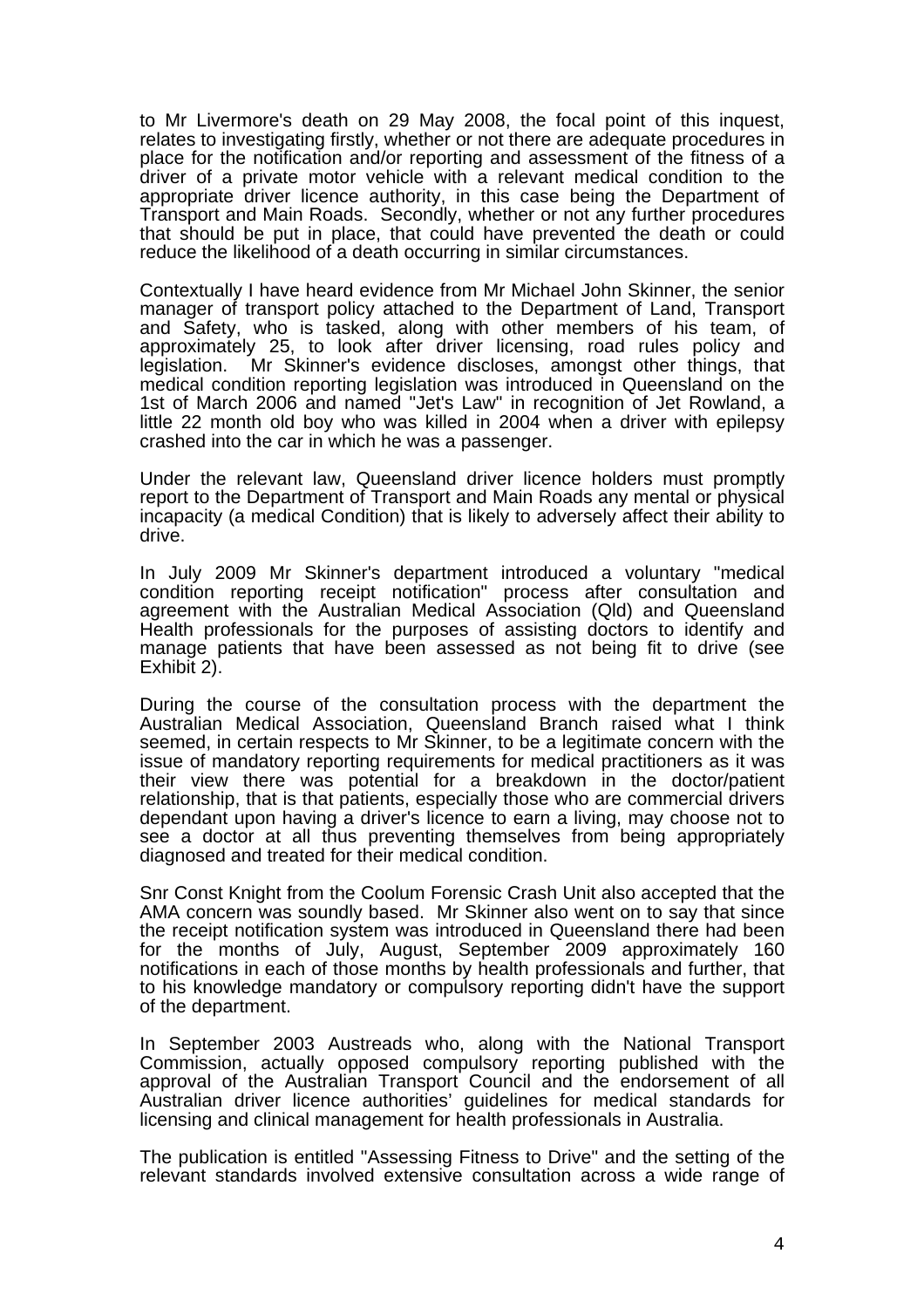stake holders including regulators, employers, unions and health professional such as the Royal Australasian College of Physicians, who represent neurologists (see Exhibit 3).

Appendix 3.2 of the said publication indicates there are only two jurisdictions, namely the Northern Territory and South Australia, who have mandatory reporting requirements for health professionals, including medical practitioners. The evidence also discloses that in South Australia from approximately 2003 to May 2005 there had not been any prosecution of a health professional under their mandatory reporting law.

On this subject matter it was Dr Schapel's view that it fell to the individual patient to report in the requisite format their unfitness to drive as he had a concern that if he did so he would, in essence, breach their right to privacy, albeit if he established there was a safety issue that would impact on another person or the community at large then he would act. But, in any event, since he received notification from the Queensland government or at least one of its departments that a patient was, under legislation, required to supply the relevant form he commenced on 30 March 2006 to invariably advise his patients they should notify the relevant transport authority in the appropriate manner on pain of prosecution and fine.

Dr Bradshaw's opinion as a general practitioner was that he would follow the guidelines as set out in "Assessing Fitness to Drive" to assess a patient's capacity to drive and that if he formed the view there was a problem with the patient's driving because, for example, they suffered from epilepsy, then he would inform the Department of Transport of that fact even though it was not mandated by legislation to do so.

In the instant case he did not have cause to inform Ms Waldock whilst he was her treating general practitioner that she should not drive or that she had an obligation to advise the department.

Now, I have considered the whole of the evidence that has been given in the Inquest and the written submissions provided by the police officer assisting, Snr Const Melmeth and Mr Barr, the solicitor acting for the driver of the relevant motor vehicle, being Ms Waldock.

It must firstly be said that pursuant to section 46 a Coroner may, whenever appropriate, comment on anything connected with the death investigated at inquest that relates relevantly to

- (a) public safety; or
- (b) ways to prevent deaths from happening in similar circumstances in the future.

At the end of the day whether or not I should recommend to the relevant government entity, in this case being the Department of Land, Transport and Safety, that a medical practitioner should by legislative means be mandated to report or give information to the relevant department about a person's medical fitness to hold or to continue to hold a Queensland driver licence seems to me to require the balancing of a number of competing factors.

In relation to public safety there is, on the one hand, the community's right to be protected from persons driving on a public road who suffer from designated medical conditions such as epilepsy to the extent that they present